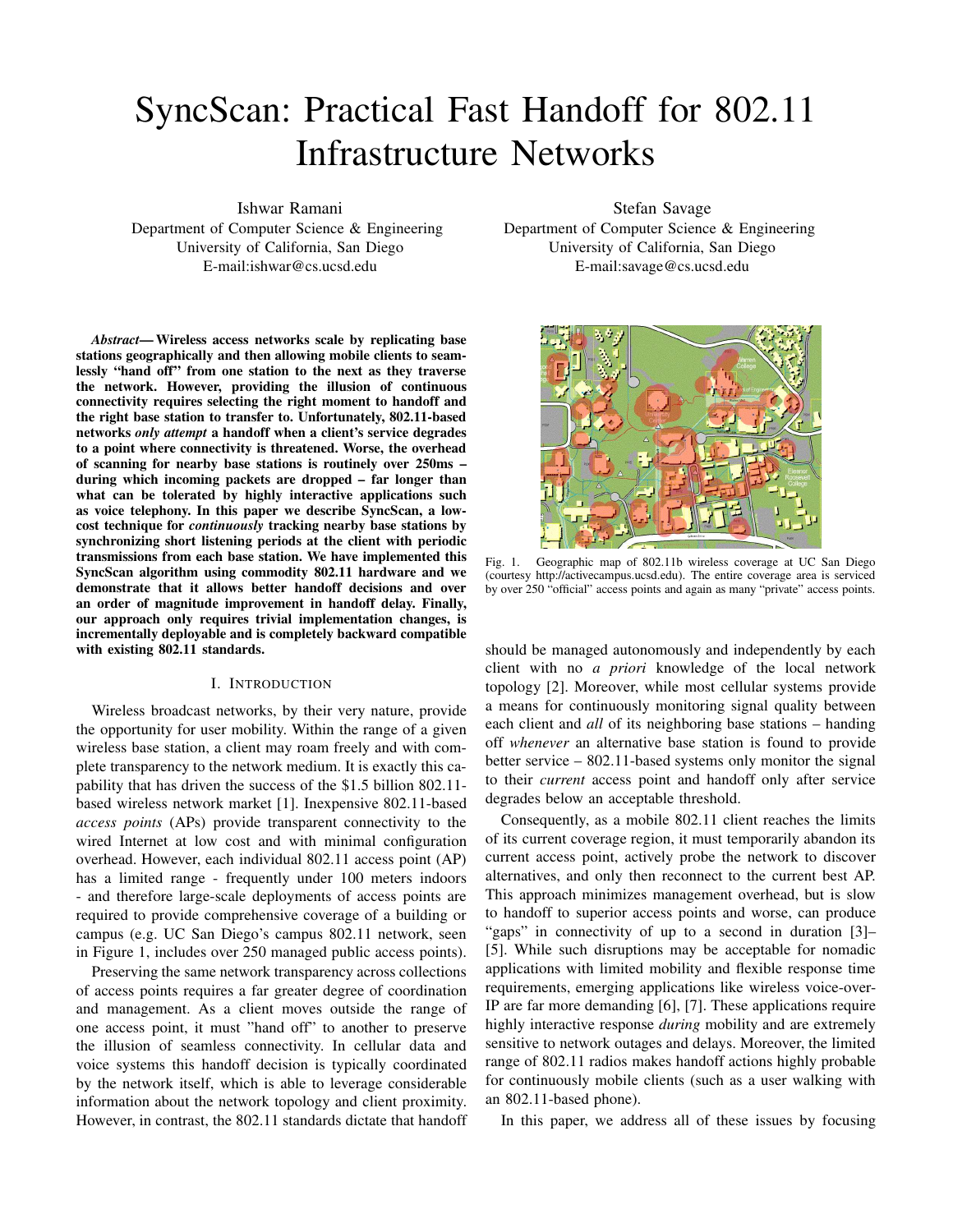

Fig. 2. A timing chart of the 802.11 handoff procedure. Three phases – scanning, authentication and association – are illustrated.

on a single simple problem: how to *continuously* monitor the proximity of nearby 802.11 access points? Our solution, called SyncScan, replaces the large transient overhead of active access point discovery with a continuous process that passively monitors other channels for the presence of nearby access points. The potential disruption of channel switching is minimized by synchronizing short listening periods at the client with regular periodic transmissions from each access point. We have implemented the SyncScan algorithm using commodity 802.11 network interfaces and show that we can improve the timing of handoff decisions (thus improving the client's signal quality) and reduce handoff delay by over an order of magnitude compared to the existing approach. We demonstrate these benefits in the context of mobile voice applications and yet show that our changes have negligible impact on normal bulk data transfers. Finally, our approach does not require any modification to the 802.11 protocol itself, is incrementally deployable and requires only minor modifications to existing implementations.

The rest of the paper is organized as follows. In Section II we review how existing 802.11 handoff mechanisms function and previous work in improving their overheads. Section III describes the SyncScan algorithm and its optimizations in detail, as well as the potential benefits arising from this capability. An experimental analysis of our prototype implementation is presented in Section III-A. Finally, we summarize our results and open questions in Section V.

# II. BACKGROUND AND RELATED WORK

The handoff process in 802.11 networks has several phases – each with its own costs. Figure 2 depicts this time-line graphically.

First, a client must *determine* that it is nearing the periphery of its coverage and thus must find an alternative access point to continue. Minimally, this involves detecting that packets are no longer being successfully received. However, typical commercial implementations also monitor the current signalto-noise ratio (SNR) and will also initiate the scanning phase when this value passes a pre-defined minimum threshold (that said, Velayos and Karlsson provide evidence that a simple trigger of three dropped packets is actually quicker and more accurate than this approach [4]). Setting this threshold is something of a black art: if the client waits too long to look for new access points then it may incur additional disruption, yet if the client is too eager then it may ping-pong between access points needlessly.

Once a client has decided to attempt a handoff it must next identify the set of proximate candidate access points. Since 802.11 does not provide a shared control channel or other means for distributing this information, the client must explicitly "scan" each channel (11 in 802.11b and 802.11g, and 8 for 802.11a indoors) for potential access points. In its simplest form, this scan can be completely passive – the client switches to a candidate channel and listens for periodic *beacon* packets generated by access points to announce their presence (typically every 100ms). However, the latency incurred by this approach can be quite long since the phase of beacon intervals is independent and a client must therefore wait the full interval on each channel. Thus:

#### $ScanDelay = NumChannels \cdot MaxBeaconInterval$

For example, in 802.11b, with 10 channels to be scanned (not counting the current channel) and a beacon interval of 102ms, the scanning latency is well over a second.

To reduce this delay, most 802.11 implementations actively broadcast a probe packet on each channel to force an access point to respond immediately. Consequently, the delay incurred in completing an active scan is regulated by five parameters:

- *ProbeDelay*. Upon settling on a new channel, the NIC passively monitors the channel for activity before sending a probe packet. However, to ensure that a lightly loaded channel does not block the scanning process, the *Probe-Delay* timer indicates a time after which a probe is sent even without monitored activity. Default values for this parameter are negligible  $(< 1 \text{ms})$ .
- *Media contention time*. The 802.11 MAC protocol provides a distributed contention mechanism that can cause a probe packet to be delayed, while seeking access to the medium. On lightly loaded networks, this value is also negligibly small.
- *MinChannelTime*. This represents the amount of time to wait for the first response before declaring the channel empty (i.e., no access point in range). This value is an adjustable parameter and is set differently by different systems. Different researchers have suggested ideal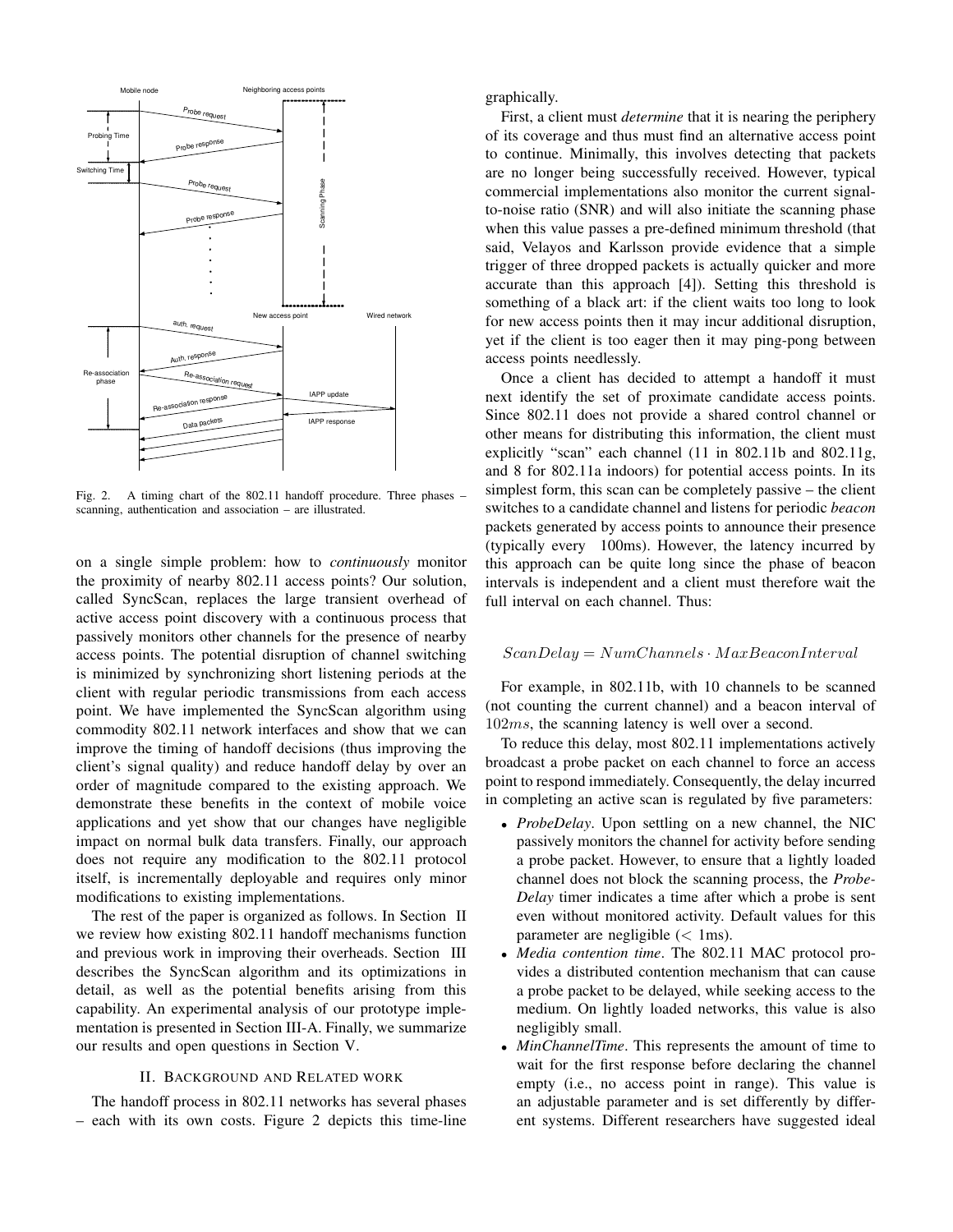settings of MinChannelTime ranging from 1ms [4] to 7ms [8].

• *MaxChannelTime*. This represents the amount of time to wait to collect potential *additional* probe responses from other access points. This value is meant to be configured based on an estimate of the number of overlapping access points and the load on the channel. Previous empirical studies suggest values of roughly 11ms for this parameter [4], [8].

Ignoring the negligible components, the idealized latency of this active scanning approach is:

$$
\sum_{c=1}^{c=NumChannels} (1 - P(c)) \cdot Min + P(c) \cdot Max
$$

where  $P(c)$  is the probability of one or more access points operating in channel c. Thus, for aggressive values of 1ms and 11ms for MinChanneltime and MaxChanneltime, the ideal latency should range from 11ms to 110ms for 802.11b. However, this analysis ignores a practical implementation parameter: the channel switching delay. This overhead is a characteristic of the network interface design and reflects the time to switch to a new frequency, resynchronize and start demodulating packets. Channel switching delay varies considerably across implementations and we have measured times ranging from a maximum of 19ms (12ms to switch and 7ms to resynchronize) for Intersil Prism2-based NICs to just over 5ms for Atheros 5212-based NICs. Since this cost is *per channel* it adds considerable delay to the overall scanning process.

In total, the exact overhead of scanning can vary significantly based on the environment, choice of parameters and hardware capabilities. That said, in our measurements we have found popular Intersil Prism2-based 802.11b NICs observe scanning delays of between 350 and 400ms (based on a firmware initiated scan) and NICs based on Atheros 5212 based designs are roughly 500ms (via a Windows XP drivercontrolled scan). This is comparable to the results reported by Mishra et al.  $[8]$ <sup>1</sup>

Based on the measured SNR for the probe response packets received from each access point, the client will then select the best access point for *authentication* and *association*. A new access point is only favored its measured SNR is at least ∆ above the associated access point as shown in Figure 3. This hysteresis is used to avoid unnecessary handoff operations that might produce a "ping-pong" effect when clients are equally well served by different access points.

Authentication is required to validate the client's right to use a particular access point and minimally requires a two way handshake (under 1ms in our measurements). Following authentication, a client must then *reassociate* with the new access point to finalize its decision to transfer. In public access systems, reassociation delay is also well under 1ms. However,



Fig. 3. How received signal strength changes over time from two different access points  $(S_1 \text{ and } S_2)$ . If the client is associated with  $S_1$  it will consider a handoff when its signal strength drops below the threshold at  $T_1$  (in fact, the graph for  $S_2$  to the left of  $T_1$  is not measured in practice since scanning only commences when  $S_1$ 's signal has degraded below the threshold). Handoff is only performed when the signal from the new access point,  $S_2$ , is  $\Delta$  better than the signal from  $S_1$ .

| <b>TIME</b>          |
|----------------------|
| 350-500ms            |
| $<$ 10 $ms$          |
| $<$ 10 $ms$          |
| $<$ 20 $\mathrm{ms}$ |
|                      |

TABLE I

APPROXIMATE OVERHEADS FOR CURRENT 802.11 HARDWARE ENGAGED IN EACH STAGE OF THE HANDOFF PROCESS.

in environments implementing the Inter-Access Point Protocol (IAPP) to transfer security state between the old AP and the new AP [9], there may be additional costs to reassociation. In this paper we focus on public access networks, but we refer to reader to recent work by Mishra et al. which demonstrates a proactive caching approach for reducing this cost to under 20ms on average [10].

Finally, the wired network must be informed of the handoff and directed to forward packets destined for the client via the newly associated access point (in most enterprise 802.11 deployments, in which APs share a single LAN or VLAN, this function is implemented by the 802.1d spanning tree protocol).

Table 1 summarizes these costs and while these values can vary (we refer the reader to Mishra et al. for a more in-depth measurement analysis of these overheads [8]), the overall conclusion does not. The scanning phase dominates the cost of handoff – usually contributing more than 90 percent of the overhead.

There have been several previous attempts to minimize 802.11 handoff latency. Velayos et al. and Pack et al. both propose a scanning mechanism using topographical knowledge of access point placement [4], [11]. If each client is made aware of its neighboring access points and their channels, the client can then probe a reduced set of channels during the

<sup>1</sup>To further minimize scanning time, some vendors prioritize the *order* in which channels are scanned to favor "popular" channels (such as the nonoverlapping 802.11b channel set of 1, 6 and 11) and will cut short scanning if an AP with the same SSID and an acceptable SNR is found.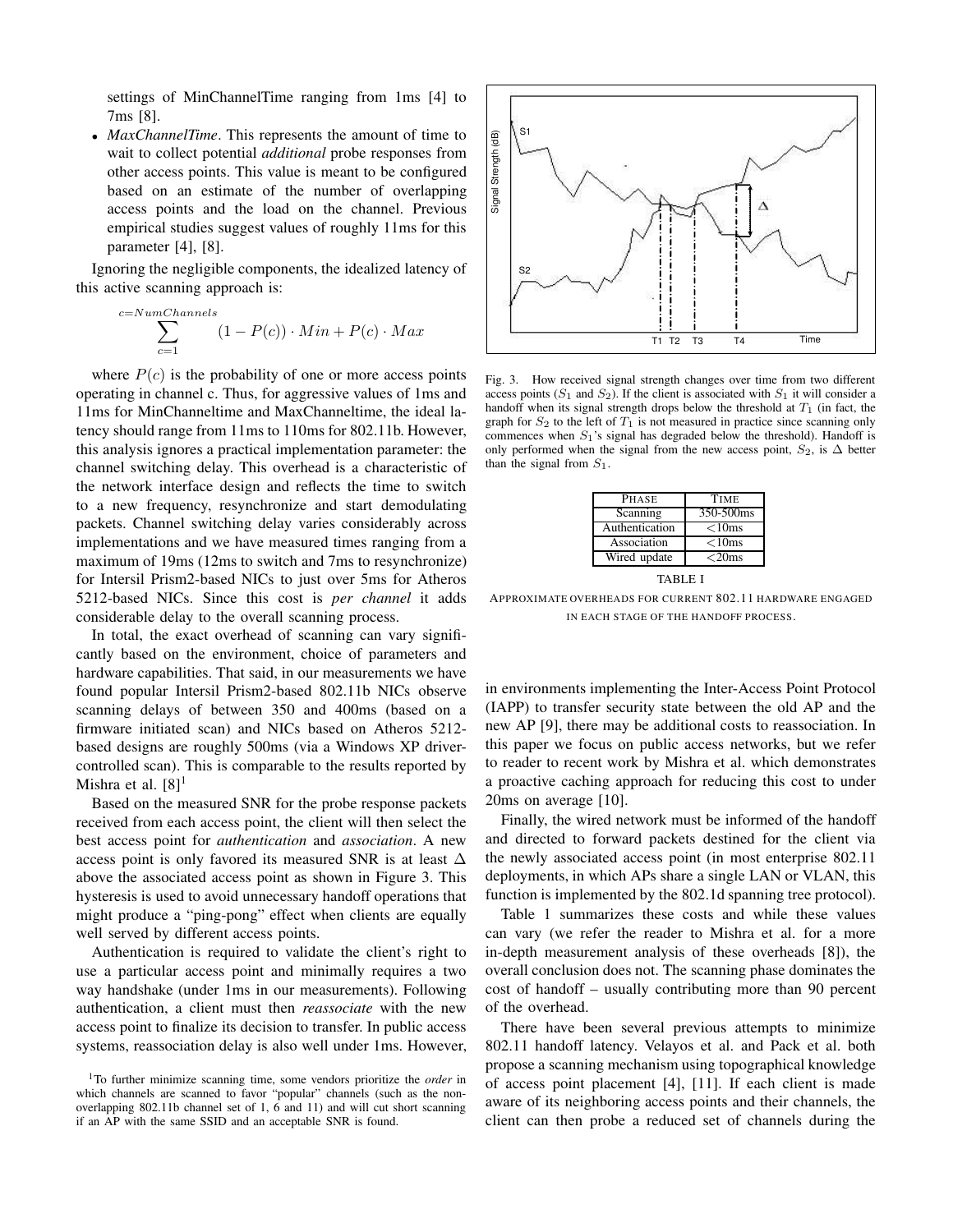

Fig. 4. The state of access points and client in terms of the channel occupied and signal generated. The client associated with AP1 uses SyncScan to receive beacons from AP6 on channel 2 and AP11 on channel 3.

scanning phase and spend less time on each channel. While this approach is attractive, the maintenance and dissemination of this knowledge potentially represents a large management burden for those deploying large-scale 802.11 networks. Recently, Shin et al., have proposed a similar scheme, based on *neighbor graphs* and provide a algorithm for updating these graphs in a distributed on-line fashion [12].

However, all of these approaches require changes to the 802.11 protocol itself as well as significant implementation changes to clients and access points. Consequently, there is a significant deployment hurdle before these approaches will be available for the 10 million+ 802.11 wireless NICs in use today.

#### III. SYNCSCAN

802.11-based access points periodically broadcast special beacon packets to identify themselves to potential clients and to synchronize state information with currently associate clients. While access points are commonly configured to send beacons every 100ms, within this period the 802.11 standard does not restrict the *absolute* time at which these packets are generated. We exploit this degree of freedom to synchronize clients with the timing of beacon broadcasts on each channel. In essence, we arrange so that the clients can passively scan by switching channels *exactly* when a beacon is about to arrive.

# *A. Basic Algorithm*

At the heart of our approach is the creation of a staggered periodic schedule of beacon periods spread across channels. For example, all access points operating on channel 1 will broadcast beacons at time  $t$  (or close to it), while access points on channel 2 will do the same at time  $t+d$  ms, channel 3 access points will send at time  $t+2d$  ms, and so on. Thus, a mobile client associated with an access point operating on channel c can detect APs operating on channel  $c + 1$  by switching to that channel  $d$  ms after receiving a beacon from its own access point. We call this approach *synchronized scanning*, or SyncScan.

A mobile client can then utilize this property to efficiently locate all the access points in its neighborhood. By regularly switching to each channel (as shown in Figure III), a complete picture of all nearby access points can be observed and yet the client minimizes the time it is out of contact with its own access point. Consequently, when a handoff must be attempted, the cost is reduced to that of authentication and reassociation. In effect, SyncScan reduces the costs of continuous scanning activity to the point where it is easily amortized against the delay incurred by a full scan during a handoff. Moreover, SyncScan provides the opportunity to make better handoff decisions by continuously monitoring the signal quality of multiple access points (rather than just the associated AP).

The basic procedure as outlined above is backward compatible with existing 802.11 devices since the modification in the *phase* of beacon announcements has no impact on existing scanning approaches. It is also incrementally deployable, since a client employing SyncScan can always fall back to the traditional means of handoff if it cannot synchronize with the infrastructure. Moreover, since it only changes the phase of beacon generations, SyncScan does not require any change to the 802.11 standard itself – it is only an implementation modification.

That said, SyncScan does add several complexities. First, the accuracy of clocks in access points is critical to the global synchronization of beacon timings. Over short time-scales our measurements indicate that drift is negligible for existing commercial access points. However, over longer time-scales access points require a means of time synchronization. By far the simplest approach is to leverage the wide availability of Network Time Protocol (NTP) service over the Internet [13], since it provides a standard out-of-band means for synchronizing APs to absolute time reference (in fact, we find that most enterprise access point products already support NTP).

However, synchronizing brings its own potential risks. Multiple access points operating on the same channel will attempt to generate beacons at the same time – potentially interfering with one another. When the APs are within signal range of each other, the standard 802.11 clear channel assessment (CCA) algorithm used for media access will order conflicting beacons, but if they are further separated the beacons may yet interfere with each other at an intermediate client. To address this issue, the beacon generation time may be randomly varied over a small window (e.g. 3ms). A client lingering on a channel for the entire window should expect to receive most of the beacons on that channel.

Finally, the SyncScan procedure has a hidden cost. While it removes the transient overhead of the scanning phase, it replaces it with a regular overhead. While a client is listening to other channels, it cannot be sending or listening to its own access point. Moreover, the client may miss packets sent to it while it is exploring other channels. How significant these factors are depends, in part, on the overhead of implementing the SyncScan procedure. For each SyncScan session, the client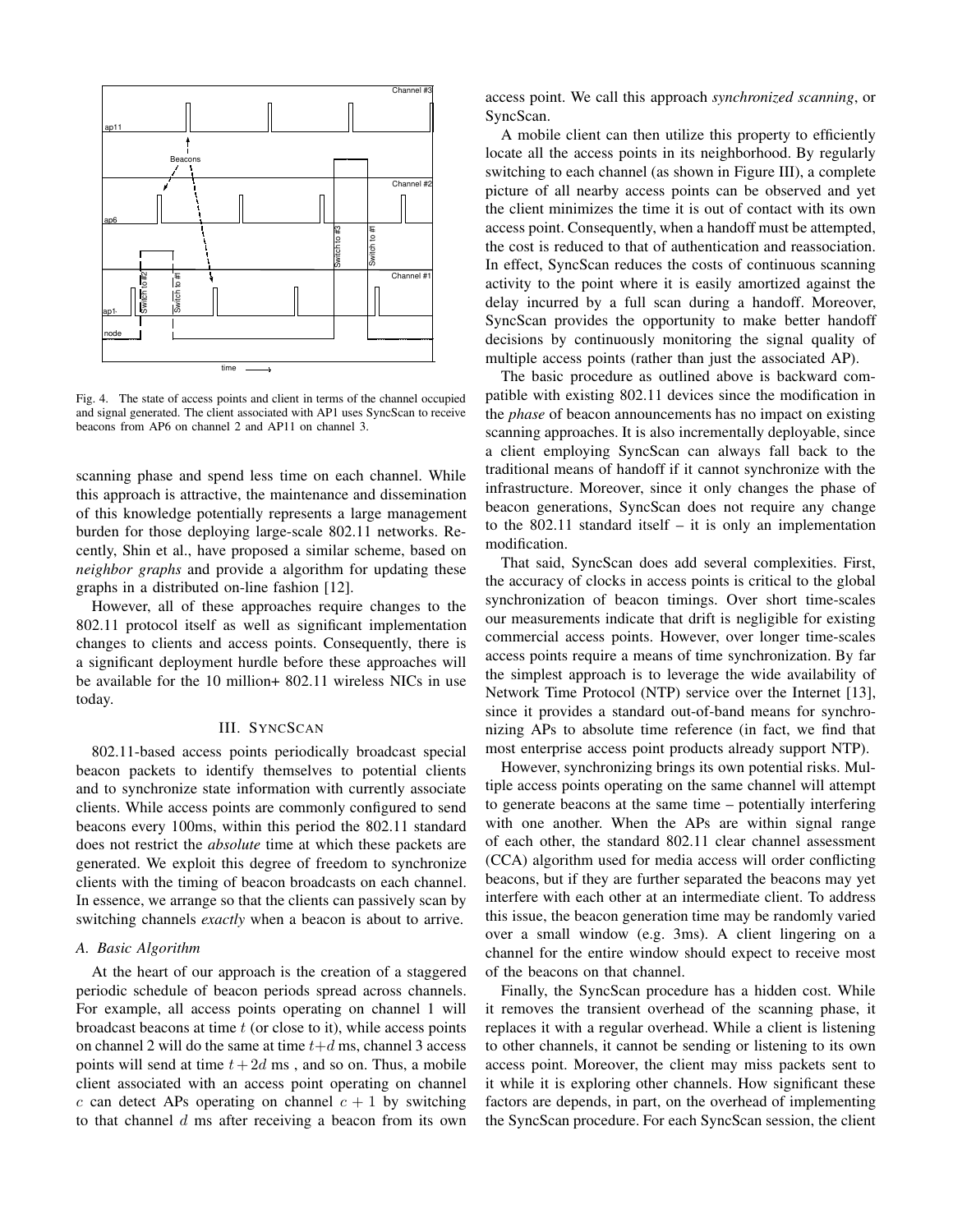

802.11 PCMCIA card

madwifi driver

Fig. 5. Architecture of a prototype SyncScan implementation for Atheros chipsets under Linux.

must switch channels, wait for any beacon and then switch back. Thus,

# $SyncScanDelay = 2 \cdot SwitchTime + WaitTime$

where  $SwitchTime$  is the time to switch channels and  $WaitTime$  is how long a client lingers waiting for beacons. How often this overhead is incurred, is a function of how many channels are scanned and how regularly a scan is initiated. In Section III-A, we evaluate these factors in the context of our prototype implementation and additional techniques to eliminate packet loss.

## *B. Benefits*

Since scanning overhead dominates the 802.11 handoff procedure, the most obvious benefit derived from SyncScan is the reduction in handoff latency. Using SyncScan an actual handoff can occur in a few milliseconds rather than the 400ms latency incurred using standard 802.11 implementations. This reduction is sufficient to preserve the illusion of continuity needed by interactive voice applications.

However, in addition to this obvious benefit, continuous scanning also presents other opportunities for improvement. In particular, while traditional 802.11 implementations initiate scanning only when the signal has degraded below a preset

more intelligent choices about when to handoff. A continuous scanning implementation can discover the presence of access points with stronger SNRs even before the associated access point's signal has degraded below its threshold. Moreover, since a SyncScan client samples access point SNR measurements over time, it can use the *change* in signal quality as an input to its decision rather than relying on a single sample as in the traditional approach (thus shrinking the amount of hysteresis needed to accommodate variability). Taken together, these capabilities allow handoffs to be made earlier and with more confidence – thereby improving the quality of a client's connectivity and reducing the potential of unnecessary interference. We demonstrate the benefits of this approach in Section III-A.

Finally, SyncScan also provides an opportunity for continuous location tracking. Systems such as RADAR orient a mobile host via trilateration among the received signal strength from APs in known locations [14]. In typical use, this requires a full scan and consequently disrupts any ongoing communication. By contrast, SyncScan provides a means for continuously tracking signal strength from nearby APs while still carrying on communication with a chosen AP. However, the effectiveness of such systems is tied to the currency of its measurements. If the time period of SyncScan operation 500ms, then readings for APs on two distinct 802.11b channels could be separated by as much as 5 seconds in the worst case – potentially reflecting very different client locations. This problem can be addressed by increasing the frequency of SyncScan operations at the cost of reduced bandwidth available to the client. Alternatively, the client can prioritize its SyncScan choices to favor channels on which APs have been heard recently – thereby minimizing the delay between their measurements. We have not yet built a location tracking system based on SyncScan, but we believe that moderate levels of mobility (i.e. walking) should be well-addressed by SyncScan intervals between 200-500ms.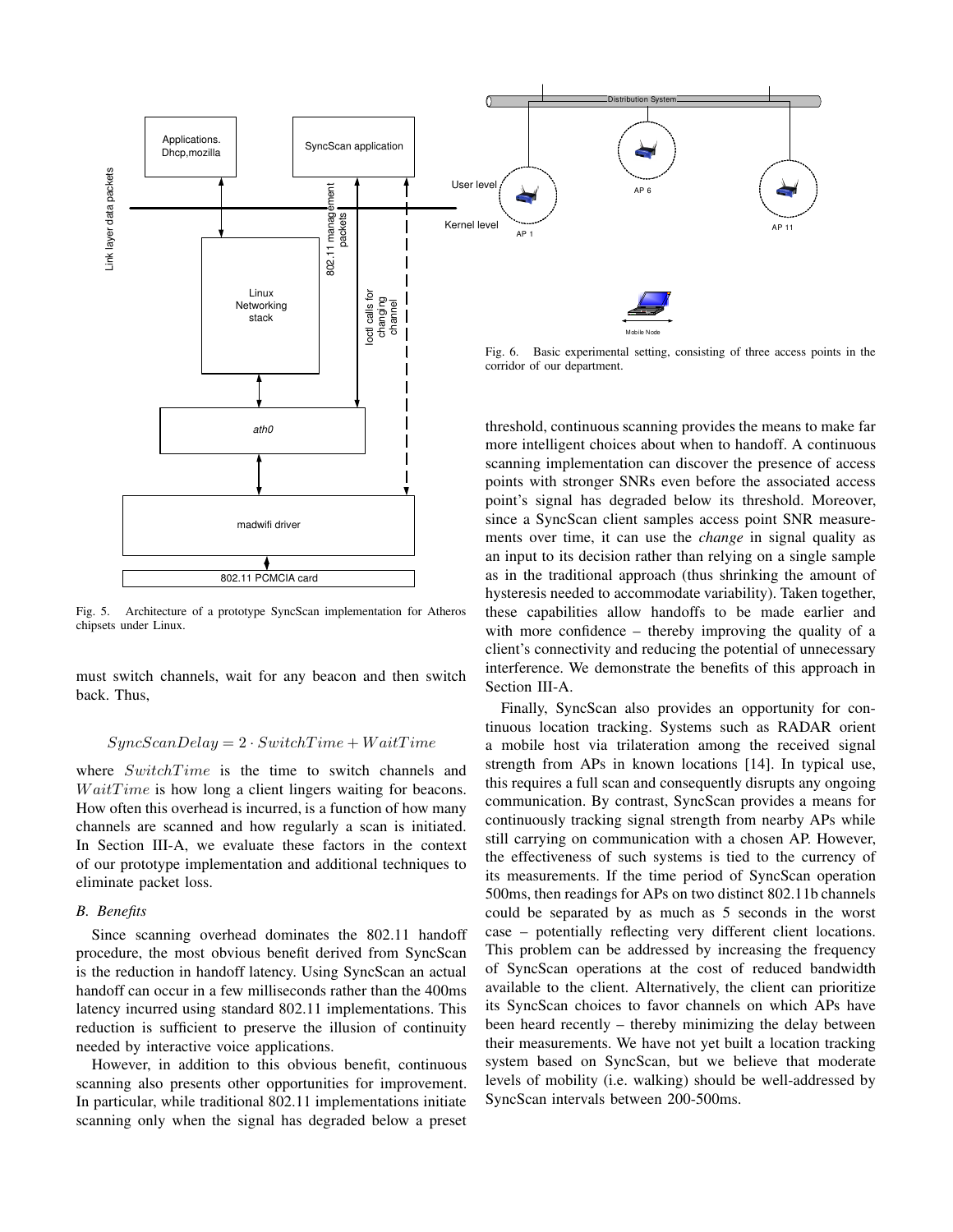

Fig. 7. Received packet inter-arrival times (in seconds) when the mobile node is operating with the standard Windows XP driver (left) and the SyncScan driver (right). Packets are generated at 20ms intervals.

#### IV. IMPLEMENTATION AND EVALUATION

We have implemented a prototype version of the SyncScan client on Linux for two popular 802.11 chipsets: Intersil Prismbased wireless NICs (via the popular HostAP driver [15]) and Atheros-based NICs (via Sam Leffler's *madwifi* driver). Both environments allow the host to explicitly implement 802.11 management functions, such as scanning, beacon monitoring and association. The prototype's basic architecture is illustrated in Figure 5 (which depicts the Atheros implementation) and consists of a modified driver which interacts directly with the NIC and with a user-level SyncScan daemon. This daemon, which implements the SyncScan algorithm itself, informs the driver when to switch channels, collects beacon frames and their SNR values, and intercepts management frames necessary for completing a handoff (e.g. association and authentication frames). We have implemented a SyncScan access point by making slight modifications to the *madwifi* driver under Linux. However, we did not use this access point in our experiments (for reasons described below).

During a SyncScan operation, inbound packets may be dropped since the client is unable to acknowledge them. As discussed in Section II the SyncScan delay consists of the time to switch to a new channel, the time to wait for a beacon and the time to switch back to the original channel. For Atherosbased NICs, the channel switching time is roughly 5ms, thus the total delay is 10ms plus any waiting time. For Intersilbased NICs this value is closer to 40ms. While these are relatively short intervals, especially if SyncScan operations are attempted twice a second, they are all greater than the maximum retransmission time for 802.11 frames (4ms) and consequently some packets will be lost.

To overcome this drawback, we modified the client to announce that it was entering Power Saving Mode (PSM) just before switching channels [2]. This causes the access point to buffer packets destined for the client until the client returns to the channel and resets the power saving mode. While these buffers are not large, they are quickly emptied when the client returns. While the client is scanning another channel, it buffers any outbound packets to ensure that they

are not lost either. This technique is similar to the one Bahl et al. used to create virtual wireless NICs [16]. Unfortunately, the madwifi software underlying our SyncScan access point does not yet support buffering client packets in PSM mode, and consequently we could not use it to demonstrate this feature. Instead, our experiments use unmodified commercial access points and we emulate access point synchronization at the client as follows: when the SyncScan client first starts, it explicitly synchronizes with all available access points by waiting on each channel for two beacons and recording the times of their arrival and beacon frequency. From these initial times, it calculates a schedule forward – as though their beacon timings were externally synchronized.

All of our experiments were performed in a corridor in our department. The corridor was long enough to warrant three access points which operated at channel 1, 6 and 11 as shown in Figure 6. The mobile client was a Dell Inspiron 6000 running Linux, typically using a Netgear WAG511 PCMCIA card for 802.11 connectivity (unless stated otherwise).

In the remainder of this section we analyze the performance and overhead of SyncScan operations and their impact on existing background traffic. First, we synthetically simulate a real-time application by streaming packets to the mobile client at regular intervals while varying the number of SyncScan operations attempted each second. We examine the packet loss and jitter that occurs while the client is idling and handing-off using the conventional handoff approach, and SyncScan with PSM support. Next, we qualitatively explore SyncScan's benefits while using a commercial Voice Over IP (VOIP) client. We then explore the benefits of SyncScan for handoff timing – leveraging continuous scanning to make better handoff decisions. Finally, we look at the impact of SyncScan on traditional bulk data applications. We transfer a file using FTP and compare the bandwidth delivered to a normal client and one using SyncScan. This is a worst-case scenario for SyncScan – packets are being transmitted during the scan – and we investigate it to understand if SyncScan has a significant detrimental effect.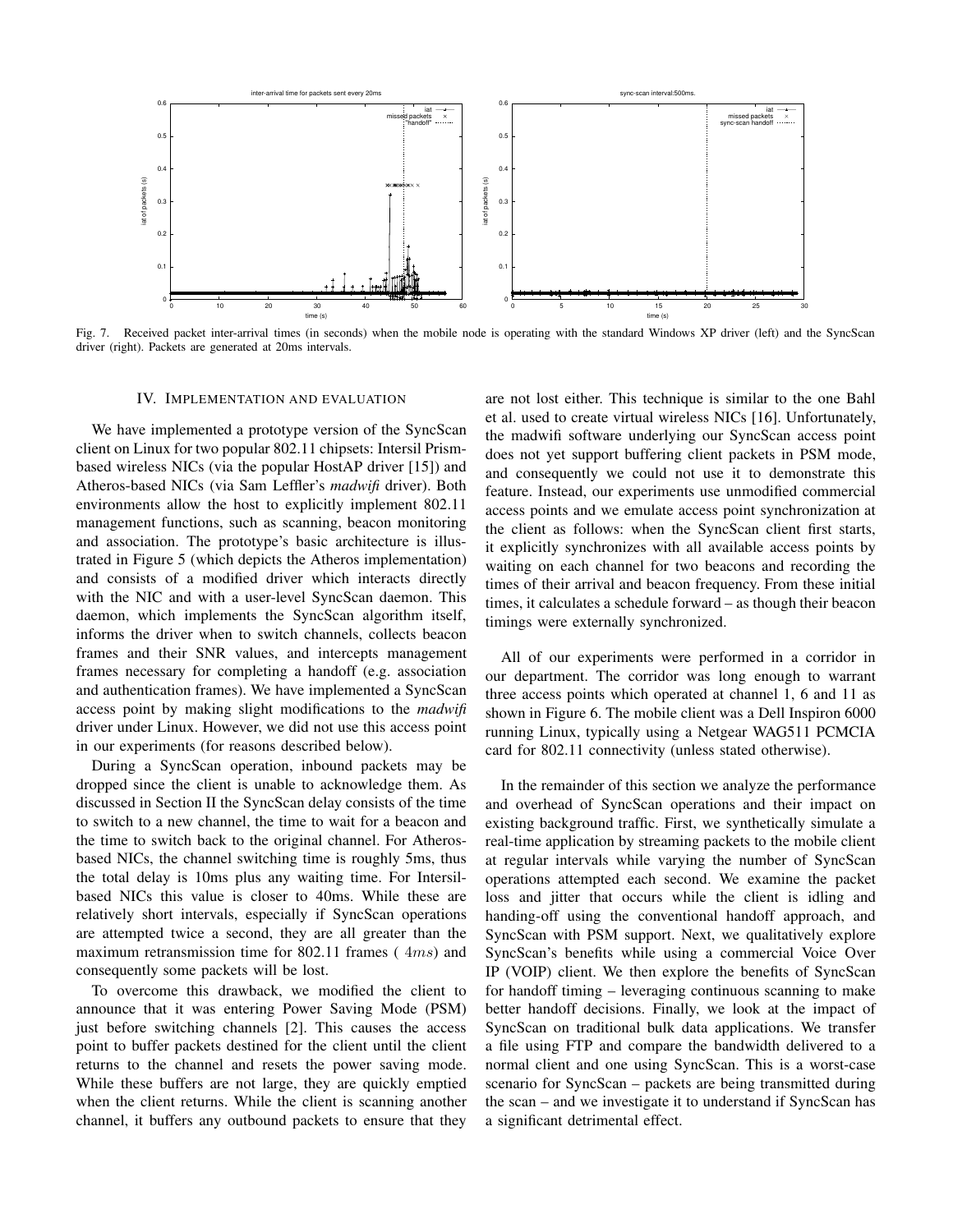

Fig. 8. Cumulative distribution function of packet inter-arrival time (in seconds) using SyncScan for 20ms and 60ms packet streams with varying SyncScan intervals.



Fig. 9. Inter-arrival time (in seconds) of UDP packets when the mobile node is running a commercial VoIP client.

## *A. Real-Time Traffic*

To analyze the performance of SyncScan with real-time interactive traffic, we generated ICMP Echo Requests at periodic intervals. The packets were generated at 20ms intervals – the most aggressive rate used by interactive voice applications – and the size was set to resemble a typical RTP packet carrying 20ms audio samples. We also examined 60ms intervals to demonstrate audio applications that aggregate encoded frames within a single packet. The packet generator fed these packets into AP1 and traces were gathered at the mobile client. The experiment was conducted by moving the mobile client from the neighborhood of AP1 to AP11. The mobile client switched

access points at most twice: from AP1 to AP6 and sometimes from AP6 to AP11 (the handoff from AP6 to AP11 depended on the trajectory of movement). The parameters of SyncScan were set as follows: The  $WaitTime$  for the beacon capture was set conservatively to 5ms and SyncScan operations were initiated at performed at different rates – 1000ms, 500ms, 200ms and 125ms – to explore the tradeoff between temporal fidelity and application impact.

As a basis for comparing the performance of SyncScan with the existing scanning procedures, we first measured packet inter-arrival times when the mobile client was executing the default driver under Windows XP (this was a decision meant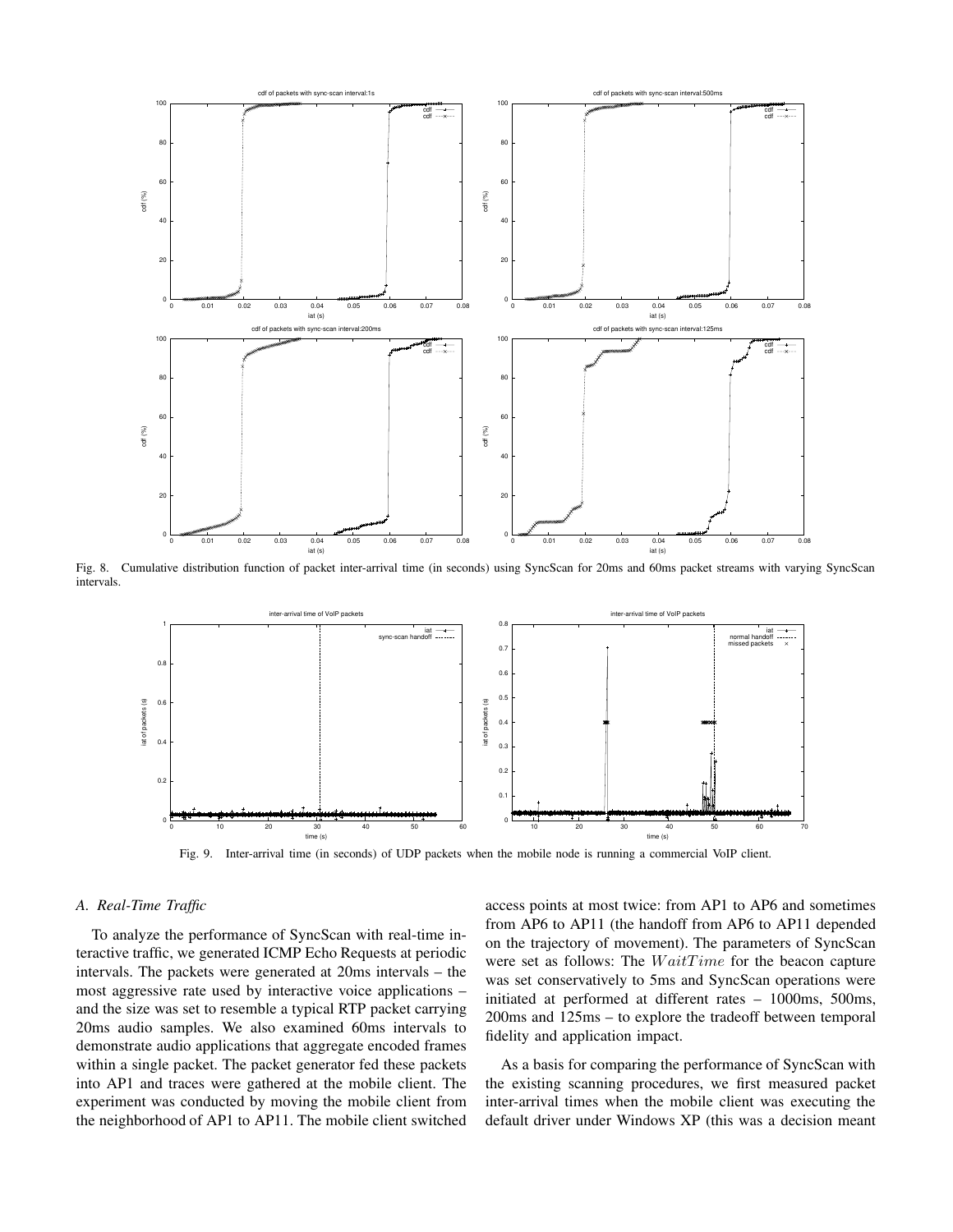

Fig. 10. NIC reported signal quality and the time of handoff using the traditional reactive handoff decision (left) and using a proactive handoff decision (right).

to put the default behavior in the best light, since the Linux scanning latency was even worse). Figure 7 presents the interarrival times for packet streams generated at 20ms using this driver (on the left). In general, they are quite close to 20ms until the client reaches the edge of its current APs coverage and starts scanning (roughly at time 45). At this point packet inter-arrivals increase and over 20 packets are lost. Finally, at time 48, after multiple scans have taken place (taking an average of 40ms each), the signal from a new AP is strong enough that a handoff takes place (indicated by the dotted line). The client continues to scan however and the inter-arrival time does not resume to 20ms until time 50.

The right side of Figure 7 shows the same experiment using SyncScan. Note that the y-axis is appropriately scaled to show the range of inter-arrivals – an order of magnitude less than using the standard driver. Moreover, there is no significant inter-arrival variation around the handoff time (20s) and no packets are lost. However, these packet losses are being masked by the PSM buffering and being "transformed" into additional jitter. The probability of packet being buffered is the probability that an arriving packet corresponds to a SyncScan operation:

$$
P(BufferedPacket) = \begin{cases} \frac{SST}{IAT} & if SST \le IAT\\ 1 & otherwise \end{cases}
$$

where  $SST$  is the total time for a SyncScan operation (16ms) in this experiment) and  $IAT$  is the packet inter-arrival time. While the PSM approach could also eliminate packet loss for conventional scanning, the large 300ms inter-arrival times would still remain.

Figure 8 also shows the cumulative distribution of interarrival times of 20ms and 60ms as SyncScan operations become more frequent. As the SyncScan frequency increases, more packets are buffered and hence arrive later than the expected time. At 1 second intervals over 95 percent of packets are within 2ms of the 20ms period, this decreases to a bit under 90 percent for the 200ms interval, reaching only 75 percent at the 125ms interval. For the same SyncScan time, more packets arrive closer to expected time for 60ms compared to 20ms. For example, at 200ms interval 96% of the packets arrive at  $60 \pm 2ms$  compare to 90% for  $20 \pm 5ms$ . This is expected since, the chances of SyncScans occurring between two packet arrivals increases with an increase in the inter-arrival times. Hence the jitter is inversely proportional to the inter arrival time of packets. Note that in all cases the worst case jitter is 15ms (which is the SyncScan delay) for 20ms and 60ms sending interval. Consequently, there is a tradeoff between how frequently one scans other channels, the application's interarrival rate and jitter. For highly-interactive applications, we believe that 500ms SyncScan intervals represent a reasonable tradeoff.

To analyze the performance of SyncScan, we tested it over a regular voice over IP session. We used a popular VoIP client called Skype which uses UDP packets exchanged between two clients for voice communication. The observed mean interarrival time over several experiments was 27ms with 98% of all samples being  $27 \pm 5$  ms. Figure 9 shows the performance of a Skype [17] session while walking between AP1 and AP6. The graph on the right is the inter-arrival time of UDP VoIP packets arriving at the client while using the standard driver. The card performs a scan at 28s and handoff at 50s. In both these operations, packet loss is severe. For the entire run 44 packets were lost. The graph on the left is the same application, but using SyncScan (with a scan interval of 500ms). We observed zero packet losses and no variations in inter-arrival times.

## *B. Proactive Handoff*

While SyncScan reduces the overhead of actually executing a handoff operation, it doesn't impact the decision of *when* to handoff. Figure 10 shows how per-API signal quality (as reported by the NIC) changes over time and when a handoff takes place. The graph on the left shows measurements of the conventional reactive handoff approach – handing off at 38s when the old AP hits a signal strength of 10 (an average signal quality of 26 during the experiment). However, using the continual measurements taken during SyncScan operations it is possible to make proactive decisions about when to handoff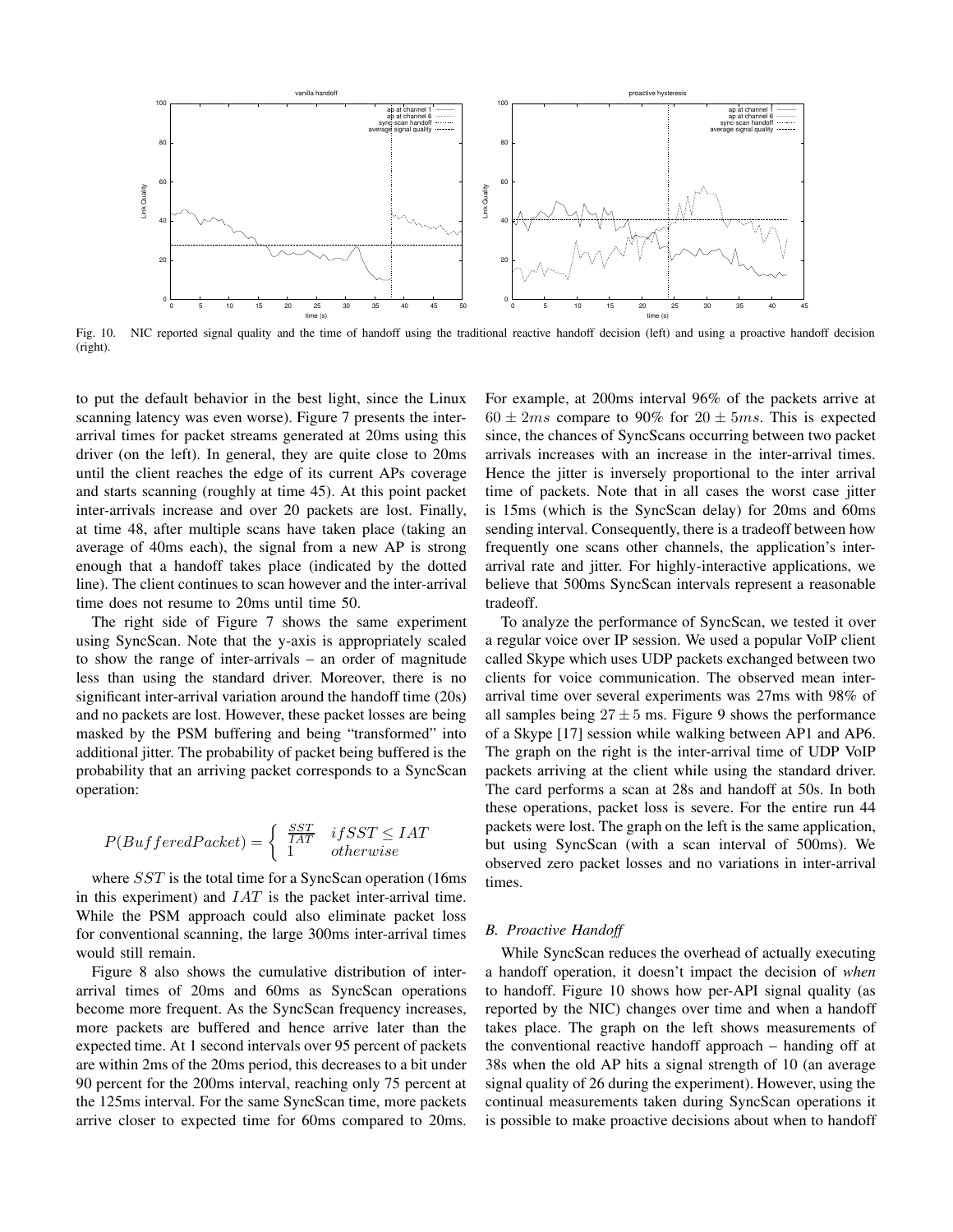

Fig. 11. Instantaneous bandwidth binned at 50 intervals and a CDF of packet vs time during an FTP transfer. Both graphs overlay both *normal* and SyncScan modes of operation and normal mode.

as well. The graph on the right depicts a *proactive* handoff driven by the relative signal quality received from distinct APs. Here the client performs handoff long before its AP reaches the minimum signal quality threshold and can quickly adopt AP 6 as the superior access point (an average signal quality of 42). This improvement increases the probability that client packets are received without retransmission and reduces the probability of packets being lost as the client reaches the edge of the APs range.

subsectionBulk data traffic We also analyzed the performance of TCP/IP over SyncScan using FTP. We compared the performance of an FTP transfer of the same file over SyncScan (using an interval of 500ms) and the normal 802.11 infrastructure mode. In both cases we used the popular Ethereal application to capture the traffic at the receiver. The file size was 1.5MB and was fetched from a well-provisioned remote server. The results are plotted in Figure 11. The first graph shows instantaneous bandwidth in 50ms buckets. During the SyncScan operations the bandwidth drops to a smaller value at 0.7 seconds and 1.9 seconds. But due to PSM buffering the overall throughput is not significantly impacted. To demonstrate this, the second graph depicts the cumulative distribution of packets received as a function of time. For transfers in normal mode and using SyncScan, both the CDFs run parallel to each other indicating the negligible difference in throughput.

#### V. CONCLUSION

Mobile voice applications are the next challenge for 802.11 based wireless networks. One of the major impediments is the high cost of handoff as clients roam between access points in an infrastructure network.

In this paper we have proposed using implicit time synchronization to reduce the key cost of discovering new wireless access points. By synchronizing the announcement of beacon packets, a client can arrange to listen to other channels with very low overhead. As a result, handoff using this SyncScan approach is an order of magnitude quicker than using the conventional approach.

We have designed and implemented the SyncScan handoff procedure using existing commodity 802.11 hardware. In spite of the limitations of existing hardware, we have been able to demonstrate the dramatic benefits of SyncScan for interactive real-time traffic and that it has minimal impact on existing bulk-data applications.

#### ACKNOWLEDGEMENTS

We would like to thank the anonymous reviewers for their constructive feedback, John Bellardo for his help in setting up our wireless infrastructure, Yu-chung Cheng for his input regarding PSM and letting us use machines provided by Google for testing. Marvin McNett for maintaining our systems. This work was funded in part by DARPA FTN Contract N66001- 01-1-8933 and a grant from the UCSD Center for Networked Systems.

#### **REFERENCES**

- [1] Dell'Oro Group, "Dell'Oro Group's Wireless LAN Five Year Forecast Report," jul 2003.
- [2] IEEE Computer Society LAN MAN standards Committee, "IEEE Standard for Information Technology: Part 11: Wireless LAN Medium access Control (MAC) and Physical Layer (PHY) Specications," 1999.
- [3] A. Mishra, M. Shin, and W. Arbaugh, "An Empirical Analysis of the IEEE 802.11 MAC layer Handoff Process," University of Maryland, College Park, Tech. Rep. UMIACS-TR-2002-75, Nov 2002.
- [4] H. Velayos and G. Karlsson, "Techniques to Reduce IEEE 802.11b MAC Layer Handover Time," KunglTekniska Hogskolen, Stockholm, Sweden, Tech. Rep. TRITA-IMIT-LCN R 03:02, ISSN 1651-7717, ISRN KTH/IMIT/LCN/R-03/02–SE, April 2003.
- [5] F. K. Al-Bin-Ali, P. Boddupalli, and N. Davies, "An Inter-Access Point Handoff mechanism for Wireless Network Management: The Sabino System," in *Proceedings of the International Conference on Wireless Networks* , Las Vegas, NV, June 2003.
- [6] T. Henriksson, "Hardware architecture for 802.11b based h.323 voice and image IP telephony terminal," in *Swedish system-on-chip conference2001, Proceedings of the SSoCC*, Arild, Sweden, March 2001.